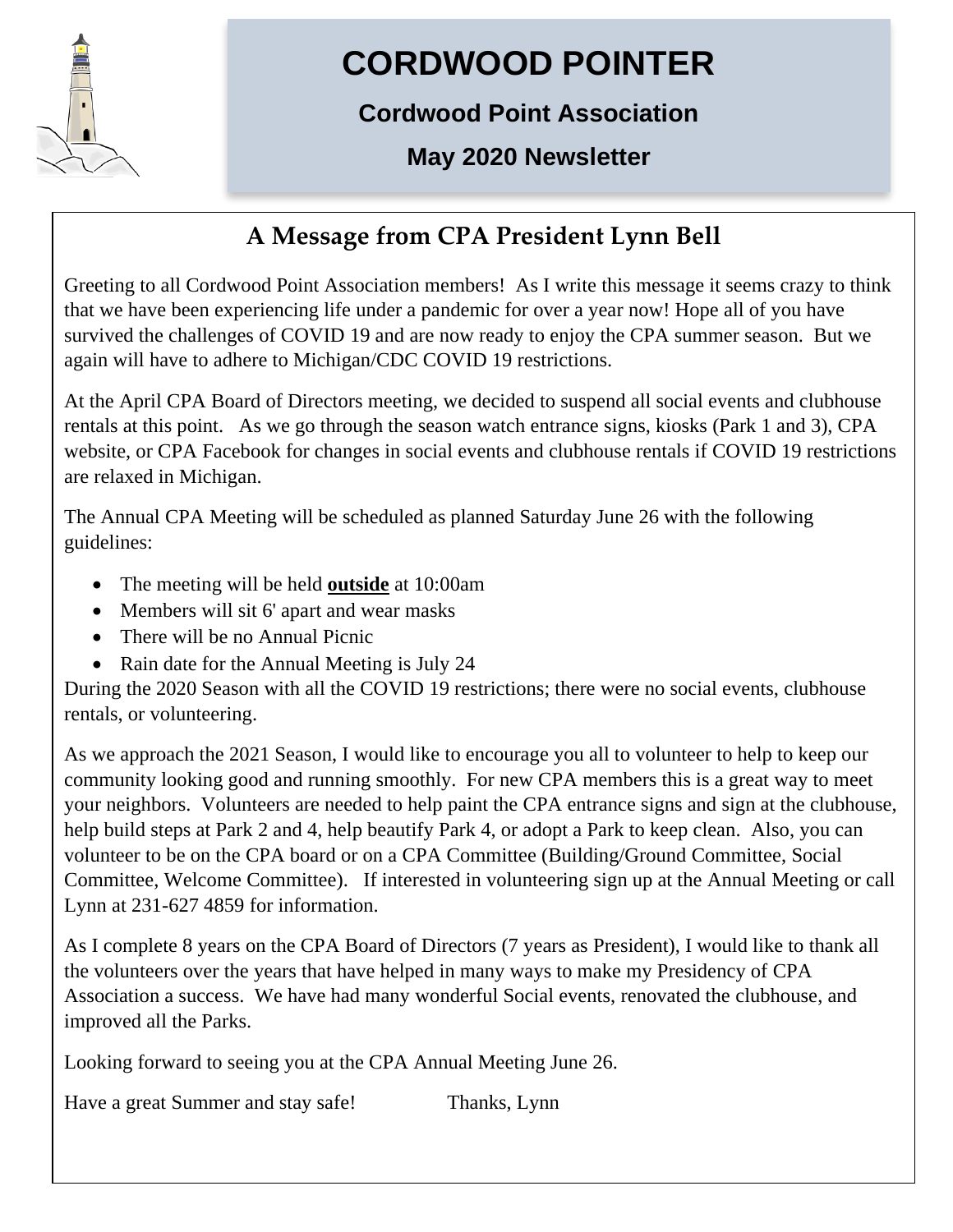

### **REMINDERS TO HOMEOWNERS**

- Reminder the **SPEED LIMIT is 25** mph on **ALL** association roads. This also applies to offroad vehicles and snowmobiles.
- **Off-Road Vehicle** operators must wear helmets/safety gear. Children under 16 musthave a certificate and adult supervision when riding.
- **PLEASE DO NOT LITTER OUR ROADWAYS!**
- **LEASH YOUR DOG** when walking them in the parks, roadways or on the beach.
- **Please pick up your dog droppings** when in the parks or roadways.
- Constant **barking dogs are considered a nuisance.** Please train them or keep them inside.
- **Fireworks**-Individual homeowners (or their renters) please be considerate of your neighbors and not set off fireworks after 11:00 pm. Be mindful of the wind and/or dryweather and clean up any debris from the beach.

### **CPA GUIDELINES**

- Reminder the **SPEED LIMIT is 25** mph on **ALL** association roads. This also applies to offroad vehicles and snowmobiles.
- **Off-Road Vehicle** operators must wear helmets/safety gear. Children under 16 musthave a certificate and adult supervision when riding.
- **PLEASE DO NOT LITTER OUR ROADWAYS!**
- **LEASH YOUR DOG** when walking them in the parks, roadways or on the beach.
- **Please pick up your dog droppings** when in the parks or roadways.
- Constant **barking dogs are considered a nuisance.** Please train them or keep them inside.
- **Fireworks**-Individual homeowners (or their renters) please be considerate of your neighbors and not set off fireworks after 11:00 pm. Be mindful of the wind and/or dryweather and clean up any debris from the beach.
- Updated By-Laws and Restrictions can be found on the cordwoodpt.org website

## **Stay Informed Visit the CPA website:**

**[www.cordwoodpt.org](http://www.cordwoodpt.org/) LIKE US ON FACEBOOK!**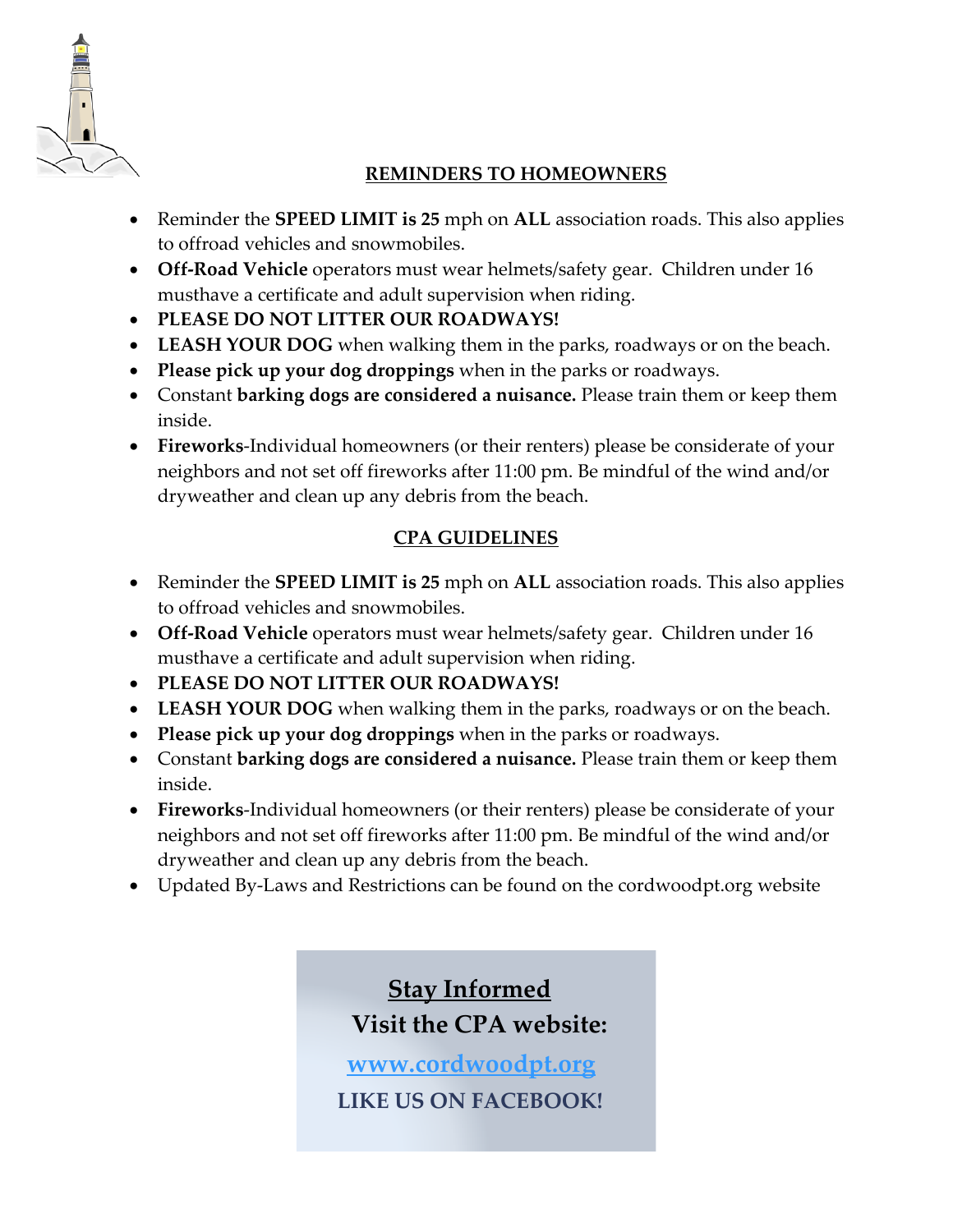### **Cordwood Point Association – Proposed Annual Operations Budget 2021 Fiscal Year – June 1, 2021 to May 31, 2022**

|                                                                                                               | 2018 / 2019                           | 2019 / 2020   |                                       | 2020 / 2021   |                                        | 2021 / 2022                                        |
|---------------------------------------------------------------------------------------------------------------|---------------------------------------|---------------|---------------------------------------|---------------|----------------------------------------|----------------------------------------------------|
|                                                                                                               | <b>Actual</b>                         | <b>Budget</b> | <b>Actual</b>                         | <b>Budget</b> | <b>Actual</b><br>(5/31/20 to<br>5/7/21 | <b>Proposed</b><br><b>Budget</b><br>322 CPA owners |
| <b>INCOME</b>                                                                                                 |                                       |               |                                       |               |                                        |                                                    |
| <b>Dues</b>                                                                                                   | \$13,715.00                           | \$12,960      | \$13,280.00                           | \$12,840      | \$13,420.00                            | \$12,880                                           |
| Includes dues paid for future years:                                                                          | \$400 for '19-'20<br>\$10 for '20-'21 |               | \$355 for '20-'21<br>\$25 for '21-'22 |               | \$210 for '21-'22                      |                                                    |
| <b>Clubhouse Rental</b>                                                                                       | $-$ \$75.00                           | \$100         | \$25.00                               | \$100         | \$0.00                                 | \$0                                                |
| <b>Miscellaneous</b><br>(Bank Interest, Reimbursements,<br>Donations, Social Committee, etc.)                 | \$263.37                              | \$250         | \$408.70                              | \$250         | \$10.00                                | \$250                                              |
| <b>TOTAL INCOME</b>                                                                                           | \$13,903.37                           | \$13,310      | 13,713.70                             | \$13,190      | \$13,430.00                            | \$13,130                                           |
| <b>EXPENSES</b>                                                                                               |                                       |               |                                       |               |                                        |                                                    |
| <b>Contract Services</b><br>(Open/close clubhouse, clubhouse coord.,<br>landscaping contract, website, etc.)  | \$1,631.32                            | \$2,050       | \$2,010.47                            | \$2,100       | \$2,330.76                             | \$2,400                                            |
| <b>Supplies</b><br>(For cleaning and clubhouse needs)                                                         | \$324.21                              | \$350         | \$108.16                              | \$350         | \$0.00                                 | \$350                                              |
| <b>Insurance</b><br>(Clubhouse, parks and common areas)                                                       | \$3,814.00                            | \$2,900       | \$2,877.82                            | \$2,900       | \$2,894.82                             | \$2,900                                            |
| <b>Maintenance/Repairs/Cleaning</b><br>(For parks, clubhouse and entrances)                                   | \$471.65                              | \$800         | \$4,478.64                            | \$800         | \$1,475.77                             | \$1,500                                            |
| <b>Office Supplies/Postage</b><br>(For CPA Board Activities)                                                  | \$503.43                              | \$600         | \$831.76                              | \$600         | \$638.44                               | \$700                                              |
| <b>Legal Fees/Court Filings</b><br>(Surety Bond, State of MI, Register Docs)                                  | \$120.00                              | \$250         | \$150.00                              | \$250         | \$180.00                               | \$250                                              |
| <b>Property Taxes</b><br>(Benton Township - summer & winter)                                                  | \$2,614.74                            | \$2,650       | \$2,675.12                            | \$2,700       | \$2,741.22                             | \$2,800                                            |
| <b>Utilities</b><br>(PIE&G - Includes Capitol Refund)                                                         | \$1,263.17                            | \$1,400       | \$1,509.86                            | \$1,550       | \$1,692.26                             | \$1,750                                            |
| <b>Miscellaneous Fees &amp; Charges</b><br>(Bank, County, Township fees)                                      | \$0.00                                | \$50          | \$60.00                               | \$50          | \$0.00                                 | \$50                                               |
| <b>Social Committee</b><br>(Expenses for events sponsored by Social<br>Committee)                             | \$579.94                              | \$800         | \$858.89                              | \$800         | \$0.00                                 | \$800                                              |
| <b>Benton Twsp Road Assessment</b><br>(Paving Cordwood Trail in front of<br>clubhouse lot #4 and 2 CPA parks) |                                       | \$3,000       | \$0.00                                | \$3,600       | \$3,403.20                             |                                                    |
| <b>TOTAL EXPENSES</b>                                                                                         | \$11,332.96                           | \$14,850      | \$15,558.72                           | \$15,700      | \$15,346.57                            | \$13,500                                           |
| Total Cash Assets - As of:<br><b>PNC Business Checking Acct:</b>                                              | 5/29/2019<br>\$13,938.31              |               | 5/28/2020<br>\$11,973.44              |               | 5/18/2021<br>\$10,046.96               |                                                    |
| <b>PNC Business Money Mkt Acct:</b>                                                                           | \$2,636.99                            |               | \$2,638.32                            |               | \$2,638.92                             |                                                    |
|                                                                                                               | \$16,575.30                           |               | \$14,611.76                           |               | \$12,685.88                            |                                                    |

Account books for the 2020 fiscal year will be closed and audited by May 31, 2021.

Final income/expenses for the 2020 fiscal year will be updated for the 2021 CPA Annual Meeting.

Proposed Budget will be voted on at the CPA Annual Meeting.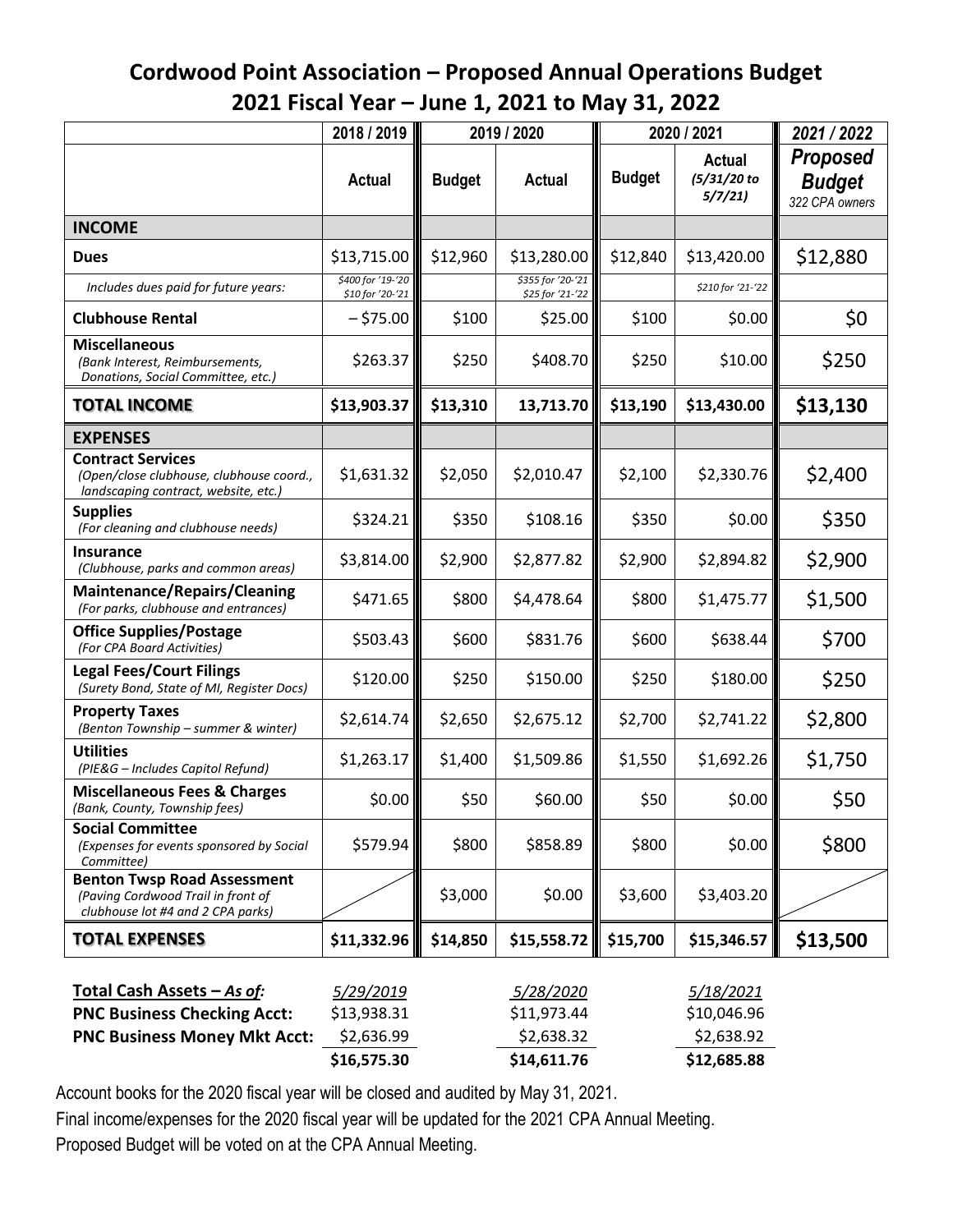#### **9AM CPA CLUBHOUSE** (ALL MEMBERS ARE WELCOME TO ATTEND)

**JUNE 26, 2021 ANNUAL MEETING** 

**JULY 24, 2021-Rain date for Annual Meeting**

**AUGUST 28, 2021**

**SEPTEMBER 25, 2021**

**OCTOBER 16, 2021**

**APRIL 23, 2022**

**MAY 28, 2022**

#### **JUNE 25, 2022- ANNUAL MEETING/PICNIC**

#### **BOARD OF DIRECTORS NOMINEES**

There are 3 openings on the CPA Board of Directors for 2021-2024. Lynn Bell, Carolyn Miller, and Mike Clemente are completing their terms. Mike Clemente has agreed to be on the ballot for another 3-year term. As the newsletter is going to press, we are still in need for 2 other volunteers to be on the CPA Board of Directors. The CPA Board meets the 4<sup>th</sup> Saturday of the month April-October and are on the board for 3 years. Lynn Bell and Carolyn Miller have decided to step down from the CPA Board. Lynn Bell has been on the CPA Board 8 years, (7 years as President). Carolyn Miller has been on the CPA Board 6 years (6 years as Secretary) also is responsible for the CPA Website which she will continue to do and keeps the flowers at the CPA entrances looking great every year. Thanks to Lynn and Carolyn for their dedication on the CPA Board over those years.

**Mike Clemente** – My wife, Mary Jo, and I purchased our Cordwood home in October 2015 after our family had spent a week renting the home during that summer. We love the area and, with our family, enjoy our home year-round! We are both retired teachers. During the CPA Annual Meeting in June 2018, I volunteered to join the Board as Treasurer. I was the Treasurer of my local teacher's union for 25 years. It is a pleasure to work with the CPA Board and our fellow residents. In my next term, I would like to give residents the option to pay their dues online through the CPA website.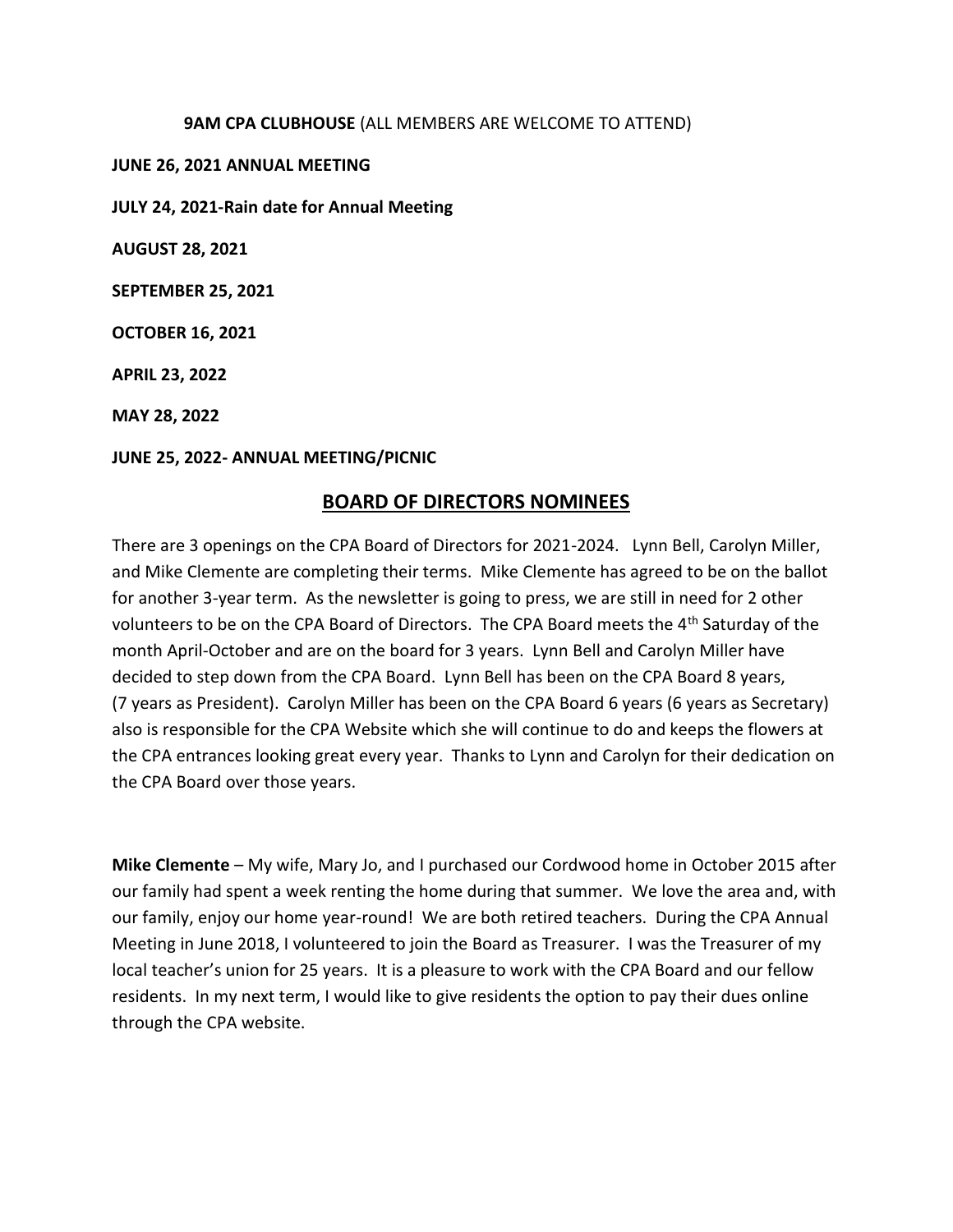#### **CORDWOOD POINT ASSOCIATION 2020 ANNUAL BALLOT**

- **1. Fill out ballot below for new Cordwood Point Association Board of Directors**
- **2. Place your vote in enclosed BALLOT ENVELOPE and seal.**
- **3. Fill out front of BALLOT ENVELOPE with Name, Cordwood Lot#/Property Address to prove you are in Good Standing for your vote to be counted.**
- **4. Mail Ballot Envelope and completed 2020 Dues Bill form with your check. \*\***

**FRONT OF BALLOT ENVELOPE MUST BE FILLED OUT OR WILL NOT BE COUNTE**

#### **TERM JUNE 2021 TO JUNE 2024 CPA BOARD OF DIRECTORS**

Mike Clemente\_\_\_\_\_\_\_\_\_\_\_\_\_\_\_\_\_\_\_\_\_\_\_\_\_\_

Write in Candidate\_\_\_\_\_\_\_\_\_\_\_\_\_\_\_\_\_\_\_\_\_\_\_\_

Volunteer\_\_\_\_\_\_\_\_\_\_\_\_\_\_\_\_\_\_\_\_\_\_\_\_\_\_\_\_\_\_\_

If no Write in Candidate/Volunteer is willing to serve the CPA Board of Directors, the current CPA Board of Directors will select an Association Member to fill the vacancy.